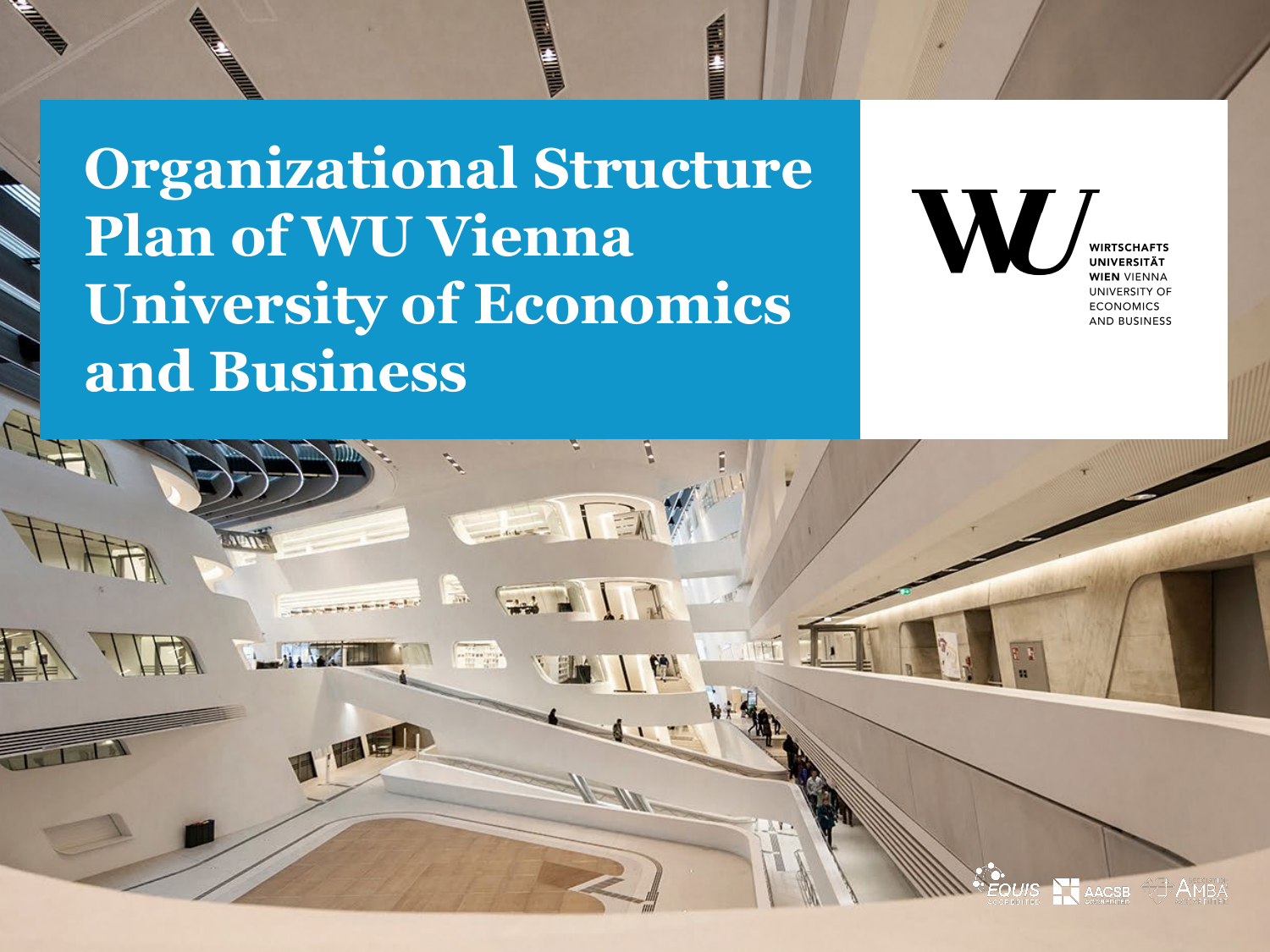# **WU Organizational Structure Plan**



Pursuant to § 21 (1) item 1 of the Universities Act 2002 (Universitätsgesetz), the following Organizational Structure Plan was approved by the University Board on May 17, 2021 after presentation by the Rector's Council and approval by the Senate. It shall become effective as of June 1, 2021, replacing the version of the Organizational Structure Plan published in the WU Bulletin dated November 30, 2020, issue 9, which ceases to be effective on May 31, 2021:

#### **Preamble:**

- 1. This Organizational Structure Plan describes the internal organization of WU Vienna University of Economics and Business. The Plan differentiates between academic units (teaching and/or research facilities) and administrative/service units.
- 2. The university's academic units consist of departments, research institutes, competence centers, and the WU Executive Academy. Within departments, the establishment of institutes and groups is permissible pursuant to §§ 17 (1) and 20 (1) of the WU By-Laws.
- 3. With the exception of the bodies named in item 4 below, each administrative/service unit is allocated to a specific member of the Rector's Council. Pursuant to § 11 of the Rules of Procedure of the Rector's Council, the vice-rectors act as supervisors to the employees of these units on behalf of the rector.
- 4. The office of the Senate and the office of the Equal Opportunities Committee are service units that are allocated to the Senate and the Equal Opportunities Committee, respectively, and not to the Rector's Council. The chair of the Senate acts as supervisor to the employees of the office of the Senate on behalf of the rector. The chair of the Equal Opportunities Committee acts as supervisor to the employees of the office of the Equal Opportunities Committee on behalf of the rector.
- 5. The internal organization of the university is described and depicted in Annexes 1 and 2.

Chair of the University Board:

Cattina Leitner

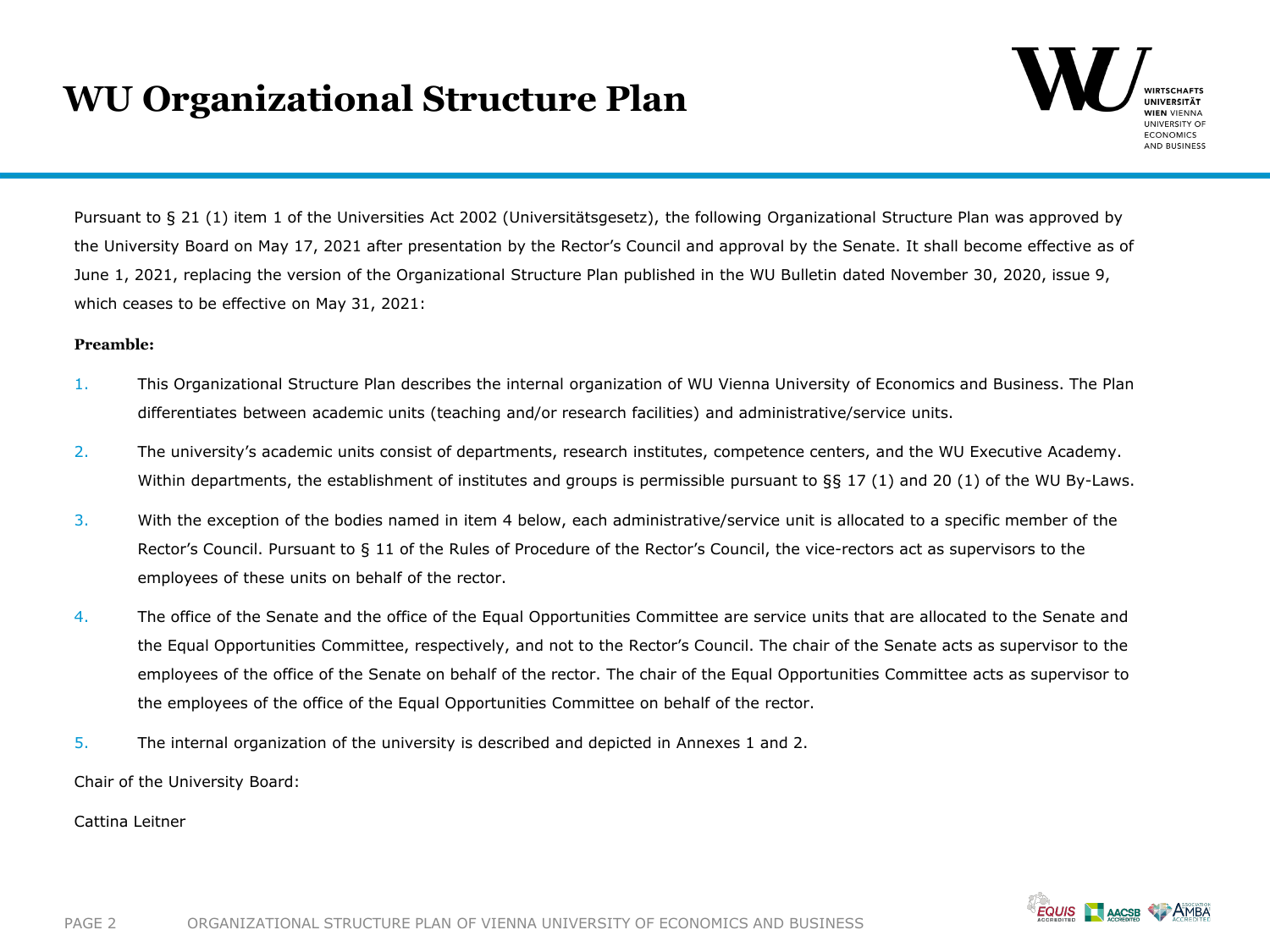# **Annex 1 Organization of academic units**



#### **Departments**

## **Economics Finance, Accounting and Statistics** 2) **Foreign Language Business Communication Global Business and Trade** 2) **Information Systems and Operations Management** 2) **Management** 1) 2) **Marketing** 2) **Private Law Public Law and Tax Law Socioeconomics Strategy and Innovation**

**Capital Markets CEE Legal Studies Computational Methods Co-Operation and Co-Operatives Cryptoeconomics Economics of Aging Economics of Inequality European Affairs** (Europainstitut) **Family Business International Taxation Regulatory Economics Spatial and Real Estate Economics Supply Chain Management Urban Management and Governance**

### **Research Institutes Competence Centers**

**Business Languages Emerging Markets and CEE Empirical Research Methods Experimental Research Nonprofit Organizations and Social Entrepreneurship Sustainability Transformation and Responsibility WU Entrepreneurship Center**

## **WU Executive Academy**

1) The Department of Management has been commissioned with the implementation of the interdisciplinary gender research and teaching activities required under § 49 of the University's Plan for the Advancement of Women (Frauenförderungsplan).

2) The business administration-related Departments of Finance, Accounting and Statistics, Information Systems and Operations Management, Management, Marketing, Strategy and Innovation, and Global Business and Trade together form the Convention of Business Administration-Related Departments (*Konvent der betriebswirtschaftlichen Departments*).